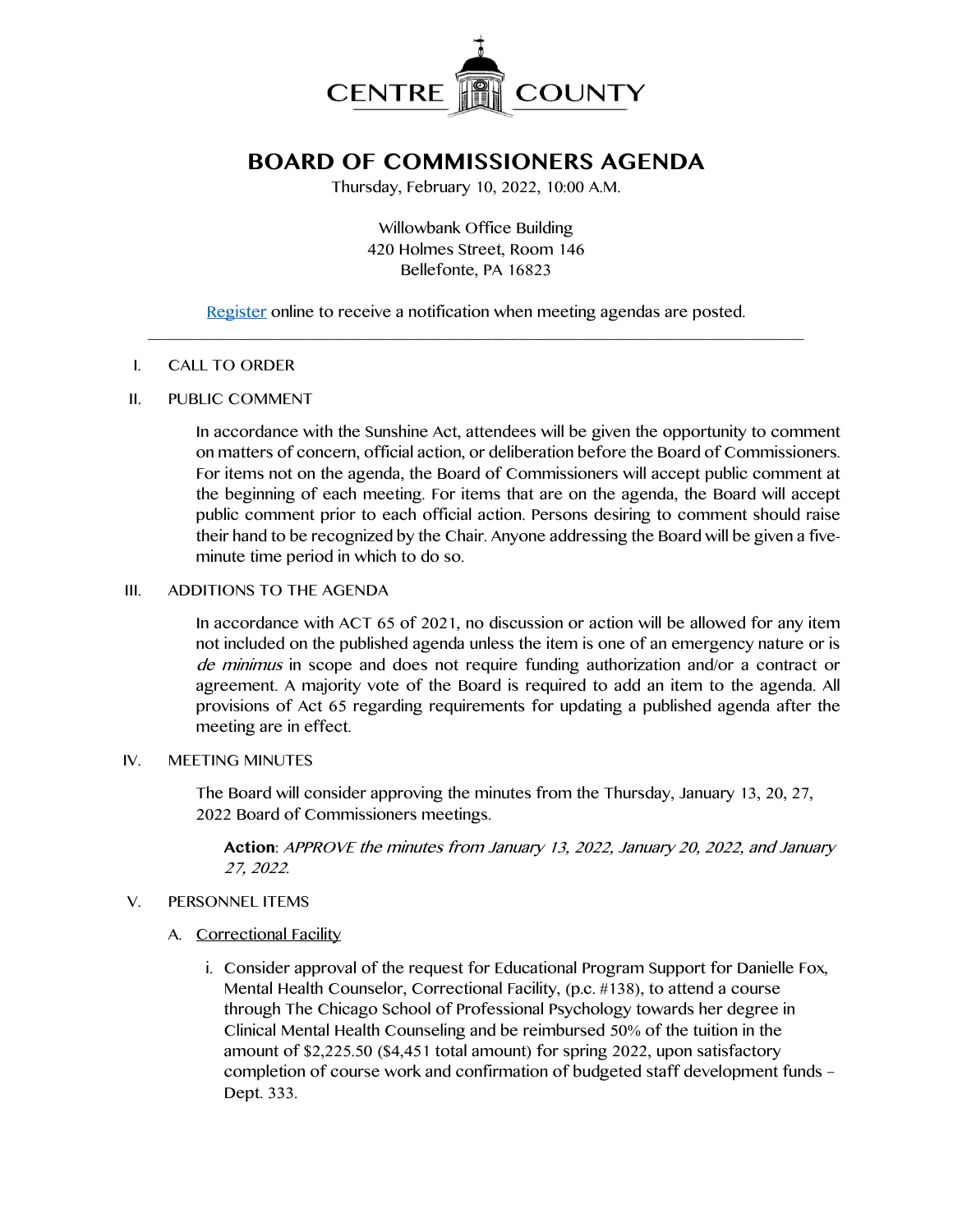- ii. Consider approval of the personnel requisition for full-time Kitchen Supervisor, Correctional Facility, (p.c. #122, non-exempt, replacing S. Shay), at SG-N08, effective retro to January 31, 2022, pay period 4 – Dept. 333.
- iii. Consider approval of the personnel requisition for full-time Kitchen Supervisor, Correctional Facility, (p.c. #81, non-exempt, replacing H. Eckley), at SG-N08, effective retro to February 7, 2022, pay period 4 – Dept. 333.
- iv. Consider approval of the personnel requisition for full-time Corrections Officer, Correctional Facility, (p.c. #27, non-exempt, replacing J. Williams), at SG-N10, effective retro to January 31, 2022, pay period 4 – Dept. 333.
- v. Consider approval of the extension to the recruitment incentive proposal for Corrections Officers at the Centre County Correctional Facility retro from December 1, 2021, pay period 26 through June 30, 2022, pay period 14 – Dept. 120.
- vi. All employees on the payroll as of February 18, 2022 to receive a one-time hazard pay lump sum payment of \$800, to be paid no later than March 4, 2022 – Dept. 120.

**Action:** APPROVE Correctional Facility items i-vi.

B. Emergency Communications 911 – Consider approval of the personnel requisition for full-time 911 Dispatcher-Public Safety Telecommunicator, Emergency Communications 911, (p.c. #11, non-exempt, replacing P. Redman), at SG-N09, effective retro to January 31, 2022, pay period 4 – Dept. 354.

**Action:** APPROVE the personnel requisition for Emergency Communications 911.

C. Facilities Management – Consider approval of the personnel requisition for full-time Custodial Worker 1, Facilities Management, (p.c. #28, non-exempt, replacing K. Sellers), at SG-N02, effective retro to December 16, 2021, pay period 26 – Dept. 161.

**Action:** APPROVE the personnel requisition for Facilities Management.

- D. Human Services
	- i. Adult Services
		- 1. Consider approval of the change in title for the position of Caseworker 2- Adult Services to Case Manager 2-Adult Services, Adult Services, (p.c. #05, non-exempt), at SG-N12, effective February 10, 2022, pay period 4 – Dept. 501.
		- 2. Consider approval of the new job description for the position of Case Manager 2-Adult Services, Adult Services, SG-N12, effective February 10, 2022, pay period 4 – Dept. 501.
		- 3. Consider approval of the revisions to the job description for the position of Caseworker 2-Adult Services, SG-N12, effective February 10, 2022, pay period 4 – Dept. 501.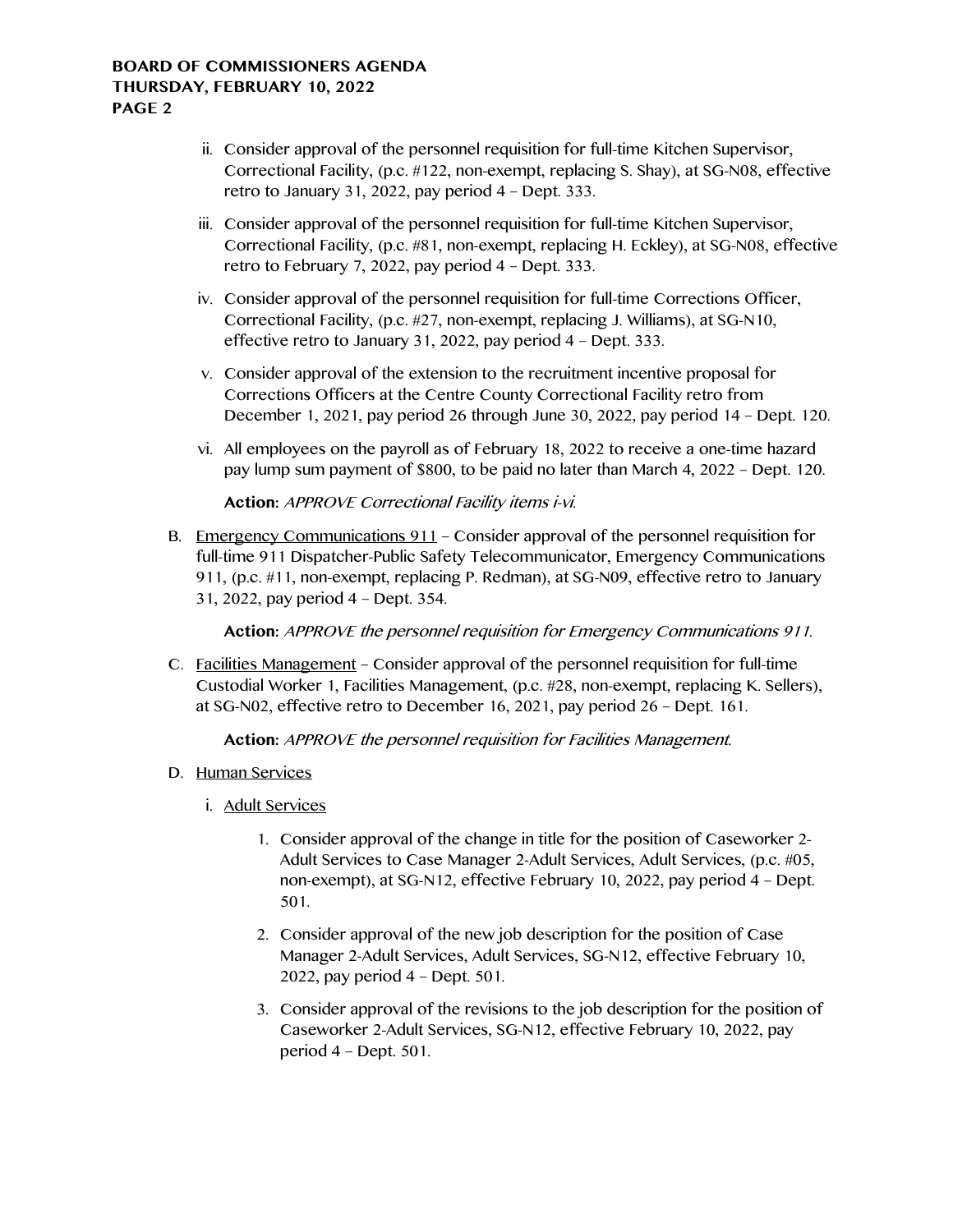# **BOARD OF COMMISSIONERS AGENDA THURSDAY, FEBRUARY 10, 2022 PAGE 3**

4. Consider approval of the personnel requisition for full-time Case Manager 2- Adult Services, Adult Services, (p.c. #05, non-exempt, replacing N. DeStreel), at SG-N12, effective February 10, 2022, pay period 4 – Dept. 501.

# **Action:** APPROVE the Adult Services items 1-4.

ii. Children & Youth Services – Consider approval of the appointment for Ciara D. Musser, full-time Department Clerk 3 (75)-C&YS, C&YS, (p.c. #20, non-exempt, replacing D. Fanning), at SG-N08A(01)--\$14.79/hour, effective February 14, 2022, pay period 5. Conditional upon satisfactory completion of pre-employment requirements. Salary budget savings for 2022 \$9,156, annualized salary savings for 2023 \$8,600 - Dept. 511.

**Action:** APPROVE the appointment for Ciara D. Musser.

iii. MH/ID/EI-D&A- Consider approval of the personnel requisition for full-time D&A Case Management Specialist, MH/ID/EI-D&A, (p.c. #12, non-exempt, replacing K. Holliday), at SG-N12, effective retro to February 7, 2022, pay period 4 – Dept. 562.

**Action:** APPROVE the personnel requisition for MH/ID/EI-D&A.

- iv. Office of Aging
	- 1. Consider approval of the promotion/change in title/department for Paige Redman, from full-time 911 Dispatcher-Public Safety Telecommunicator, Emergency Communications 911, (p.c. #11, non-exempt, 80 Hour), at SG-N09K(11)--\$20.64/hour to full-time Aging Care Manager 2, Office of Aging, (p.c. #28, non-exempt, 75 Hour, replacing C. Kresge), at SG-N12A(01)-- \$17.69/hour, effective February 21, 2022, pay period 5. Conditional upon satisfactory completion of pre-employment requirements. Salary budget savings for 2022 \$6,634 - Dept. 521.
	- 2. Consider approval of the revisions to the job description for the position of Assistant Director/Aging Care Management Supervisor 1, Office of Aging, SG-S55, effective February 10, 2022, pay period 4 – Dept. 521.
	- 3. Consider approval of the personnel requisition for full-time Assistant Director/Aging Care Management Supervisor 1, Office of Aging, (p.c. #03, exempt, replacing Q. Burchfield), at SG-S55, effective February 10, 2022, pay period 4 – Dept. 521.

# **Action:** APPROVE the Office of Aging items 1-3.

- v. Transportation
	- 1. Consider approval of the personnel requisition for full-time Transportation Scheduler/Dispatcher, Transportation, (p.c. #37, non-exempt, replacing H. Rossman), at SG-N05, effective February 8, 2022, pay period 4 – Dept. 531.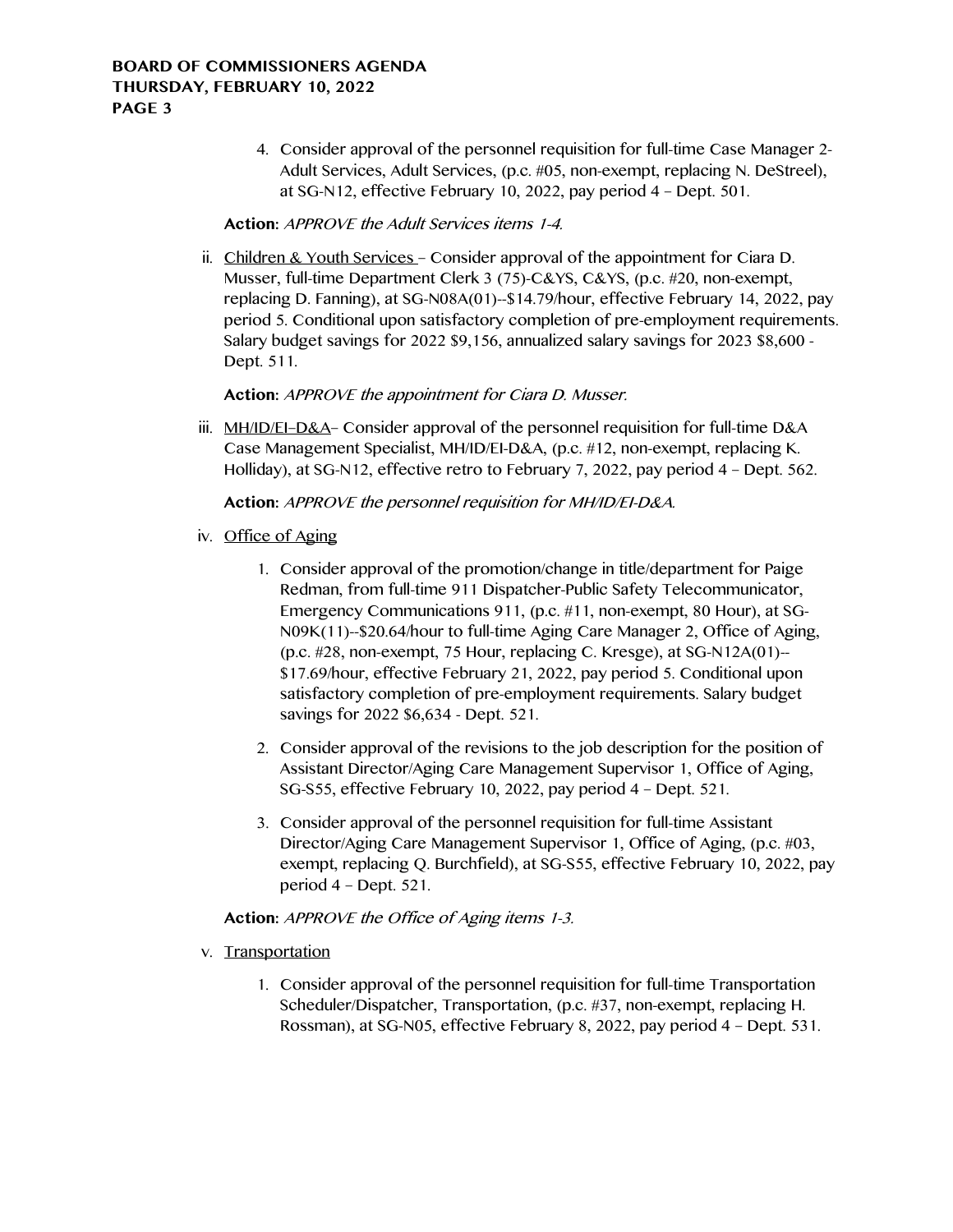# **BOARD OF COMMISSIONERS AGENDA THURSDAY, FEBRUARY 10, 2022 PAGE 4**

- 2. Consider approval of the promotion/change in title for Susan Watson, from full-time Vehicle Operator, Transportation, (p.c. #14, non-exempt), at SG-N04M(13)--\$15.49/hour to full-time Transportation Scheduler/Dispatcher, Transportation, (p.c. #37, non-exempt, replacing H. Rossman), at SG-N05K(11)--\$15.56/hour, effective February 13, 2022, pay period 5. Salary impact for 2022 \$13, annualized salary impact for 2023 \$2,165 - Dept. 531.
- 3. Consider approval of the personnel requisition for full-time Vehicle Operator, Transportation, (p.c. #14, non-exempt, replacing S. Watson), at SG-N04, effective February 8, 2022, pay period 4 – Dept. 531.

**Action:** APPROVE the Transportation items 1-3.

- E. Public Defender
	- i. Consider approval of the personnel requisition for full-time Law Clerk, Public Defender, (p.c. #15, non-exempt, replacing J. Dellinger), at SG-N16, effective retro to February 4, 2022, pay period 4 – Dept. 132.
	- ii. Consider approval of the appointment for Rebecca H. Bain, full-time Law Clerk, Public Defender, (p.c. #15, non-exempt, replacing J. Dellinger), at SG-N16A(01)-- \$21.19/hour, effective February 28, 2022, pay period 6. Conditional upon satisfactory completion of pre-employment requirements. Salary budget savings for 2022 \$11,969, annualized salary savings for 2023 \$8,273 - Dept. 132.
	- iii. Consider approval of the personnel requisition for full-time Office Supervisor 2- Public Defender, Public Defender, (p.c. #06, exempt, replacing S. Crowley), at SG-S54, effective retro to February 2, 2022, pay period 4 – Dept. 132.
	- iv. Consider approval of the promotion/change in title for Ashley Bowes, from full-time Paralegal 2, Public Defender, (p.c. #13, non-exempt, 75 Hour), at SG-N10G(07)-- \$18.09/hour to full-time Office Supervisor 2-Public Defender, Public Defender, (p.c. #06, exempt, 80 Hour, replacing S. Crowley), at SG-S54A(01)--\$24.76/hour (\$51,500.80/annum), effective April 24, 2022, pay period 10. Salary budget savings for 2022 \$8,877, annualized salary savings for 2023 \$7,301 - Dept. 132.
	- v. Consider approval of the personnel requisition for full-time Paralegal 2, Public Defender, (p.c. #13, non-exempt, replacing A. Bowes), at SG-N10, effective retro to February 4, 2022, pay period 4 – Dept. 132.

**Action:** APPROVE the Public Defender items i-v.

F. Human Resources - Consider approval of the extension to the Employee Referral Incentive Program retro from January 1, 2022, pay period 1 through June 30, 2022, pay period 14.

**Action:** APPROVE extension of the Employee Referral Incentive Program.

VI. REPORT ON JUDICIAL PERSONNEL ITEMS